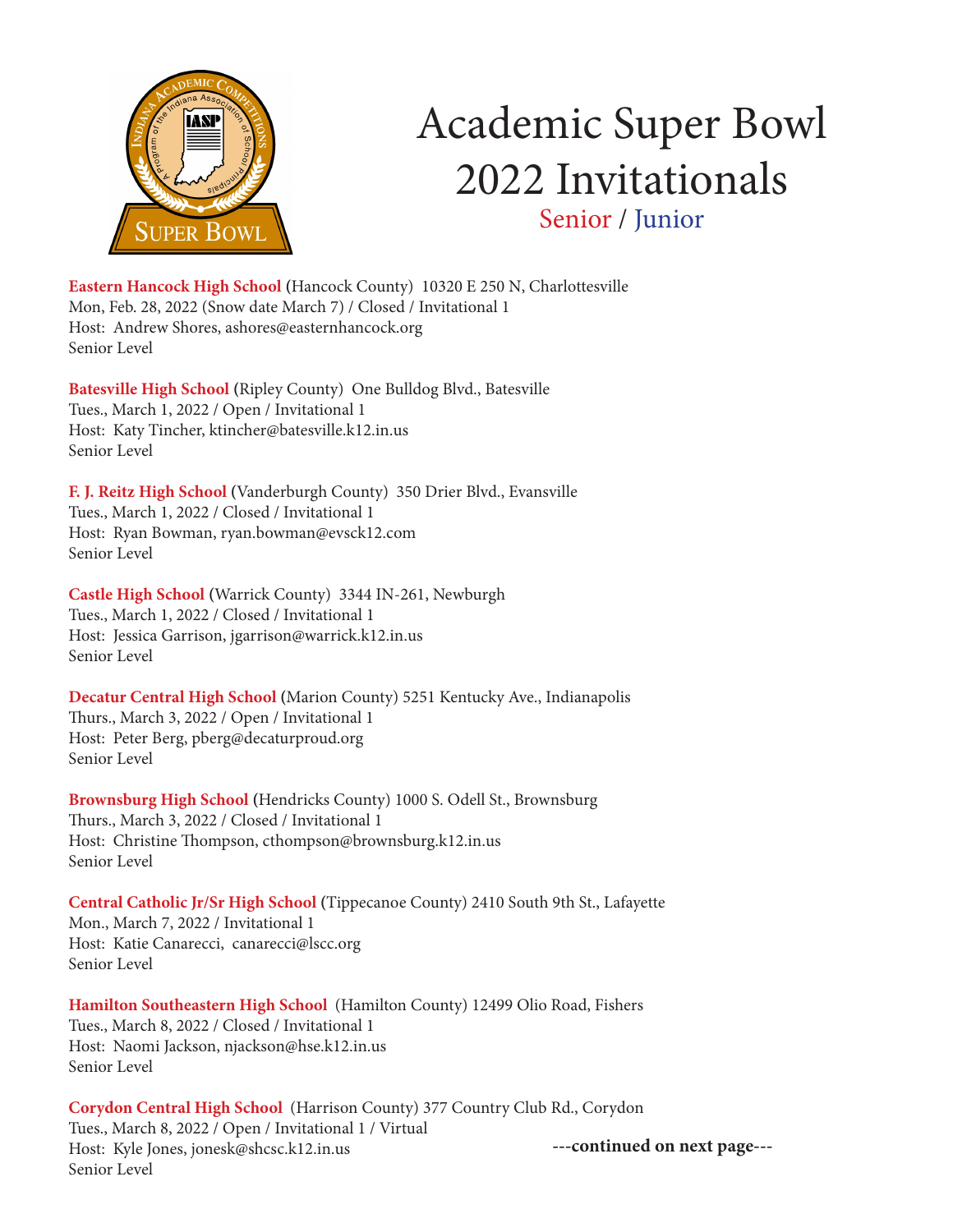**Lowell High School** (Lake County) 2051 E. Commercial Ave., Lowell Tues., March 8, 2022 / Open / Invitational 1 Host: Joe Gianotti, jgianotti@tricreek.k12.in.us Senior Level

**Leo High School (**Allen County) 14600 Amstutz Rd., Leo Tues., March 8, 2022 / Closed / Invitational 1 / NE8 Conference Host: Robert Tonkel, rtonkel@eacs.k12.in.us Senior Level

**Purdue University Northwest (**LaPorte County) 1401 S US Hwy 421, Westville Wed., March 9, 2022 / Closed / Invitational 1 Host: Rachel Meyers, raweaver@pnw.edu Senior Level

**Washington Catholic Mid/High School** (Daviess County) 201 NE Second St., Washington Wed., March 9, 2022 / Closed / Invitational 1 Host: Laura Litwiler, llitwiler@evdio.org Senior Level

**Bishop Luers High School** (Allen County) 333 E. Paulding Rd., Fort Wayne Wed., March 9, 2022/ In-person / Invitational 1 Host: Alicia Baumgartner, abaumgartner@bishopluers.org Senior Level

**Pike Central High School** (Pike County) 1810 E. SR 56, Petersburg Wed., March 9, 2022 / Closed / Invitational 1 Host: Rachel Gegogeine, rgegogeine@pcsc.k12.in.us Senior Level

**Brown County High School** (Hendricks County) 235 Schoolhouse Way, Nashville Thurs., March 10, 2022 / Closed / Invitational 1 Host: Brian Galm, bgalm@browncountyschools.com Senior Level

**Danville Community High School** (Hendricks County) 100 Warrior Way, Danville Mon., March 14, 2022 / Invitational 2 Host: Michelle Henry, mhenry@danville.k12.in.us Senior Level

**Plainfield High School** (Hendricks County) 1 Red Pride Drive, Plainfield Tue., March 15, 2022 / Invitational 2 / Open Host: Stacey Peters, speters@plainfield.k12.in.us Senior Level

**River Forest High School** (Lake County) 3300 Indiana Street, Hobart Tue., March 15, 2022 / Invitational 2 / Closed Host: Jim Weitzel, jweitzel@rfcsc.k12.in.us Senior Level **---continued on next page---**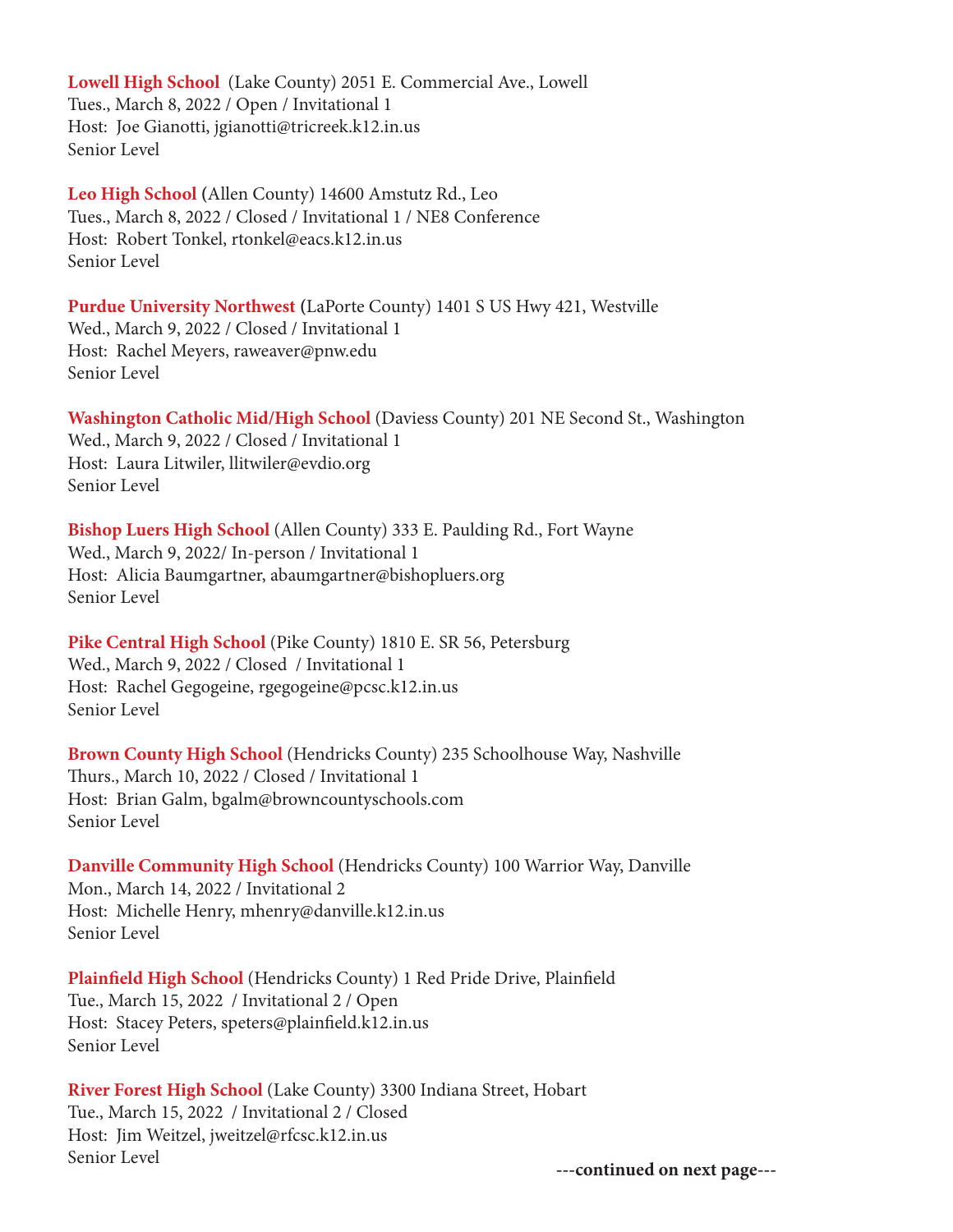**North High School** (Vanderburgh County) 15331 Hwy. 41 North, Evansville Tue., March 15, 2022 / Invitational 2 / Closed Host: Julia Kerchief, julia.kerchief@evsck12.com Senior Level

**Valparaiso High School** (Porter County) 2727 N. Campbell St., Valparaiso Tue., March 15, 2022 / Invitational 2 / Closed-Duneland Conference Host: Chantel Melchi, cmelchi@valpo.k12.in.us Senior Level

**Goshen High School** (Elkhart County) 401 Lincolnway East, Goshen Tue., March 15, 2022 / Open / Invitational 2 Host: Lavonne Shetler, lshetler@goshenschools.org Senior Level

**Ben Davis HS (**Marion County) 1200 N. Girls School Rd., Indianapolis Thurs., March 15, 2022 / Closed / Invitational 2 Host: Shannon Rose, Brad Phelps; shannon.rose@wayne.k12.in.us Senior Level

**Bishop Dwenger High School** (Allen County) 1300 E. Washington Center Road, Fort Wayne Wed., March 16, 2022 / In-person / Invitational 2 Host: Jennifer Long, jlong@bishopdwenger.com Senior Level

**Angola High School** (Steuben County) 350 S. John McBride Ave., Angola Wed., March 16, 2022 / Open / Invitational 2 Host: Chris Opper, copper@msdsc.us Senior Level

**Corydon Central High School** (Harrison County) 377 Country Club Rd., Corydon Thurs., March 17, 2022 / Open / Invitational 2 / Virtual Host: Kyle Jones, jonesk@shcsc.k12.in.us Senior Level

**McCutcheon HS (**Tippecanoe County) 4951 US Hwy 231 South, Lafayette Thurs., March 17, 2022 / Open / \$30 / 5:30 p.m. / Invitational 2 Host: Cindy Aubuchon, caubuchon@tsc.k12.in.us Senior Level

**Washington Twp. Middle/HS (**Porter County) 381 E. State Road 2, Valparaiso Thurs., March 17, 2022 / Closed / Invitational 2 Host: Justin Thompson, justin.thompson@eastporter.k12.in.us Senior Level

**Reitz Memorial HS (**Vanderburgh County) 1500 Lincoln Ave., Evansville Thurs., March 17, 2022 / Invitational 2 Host: Carol Radel carolradel@evdio.org Senior Level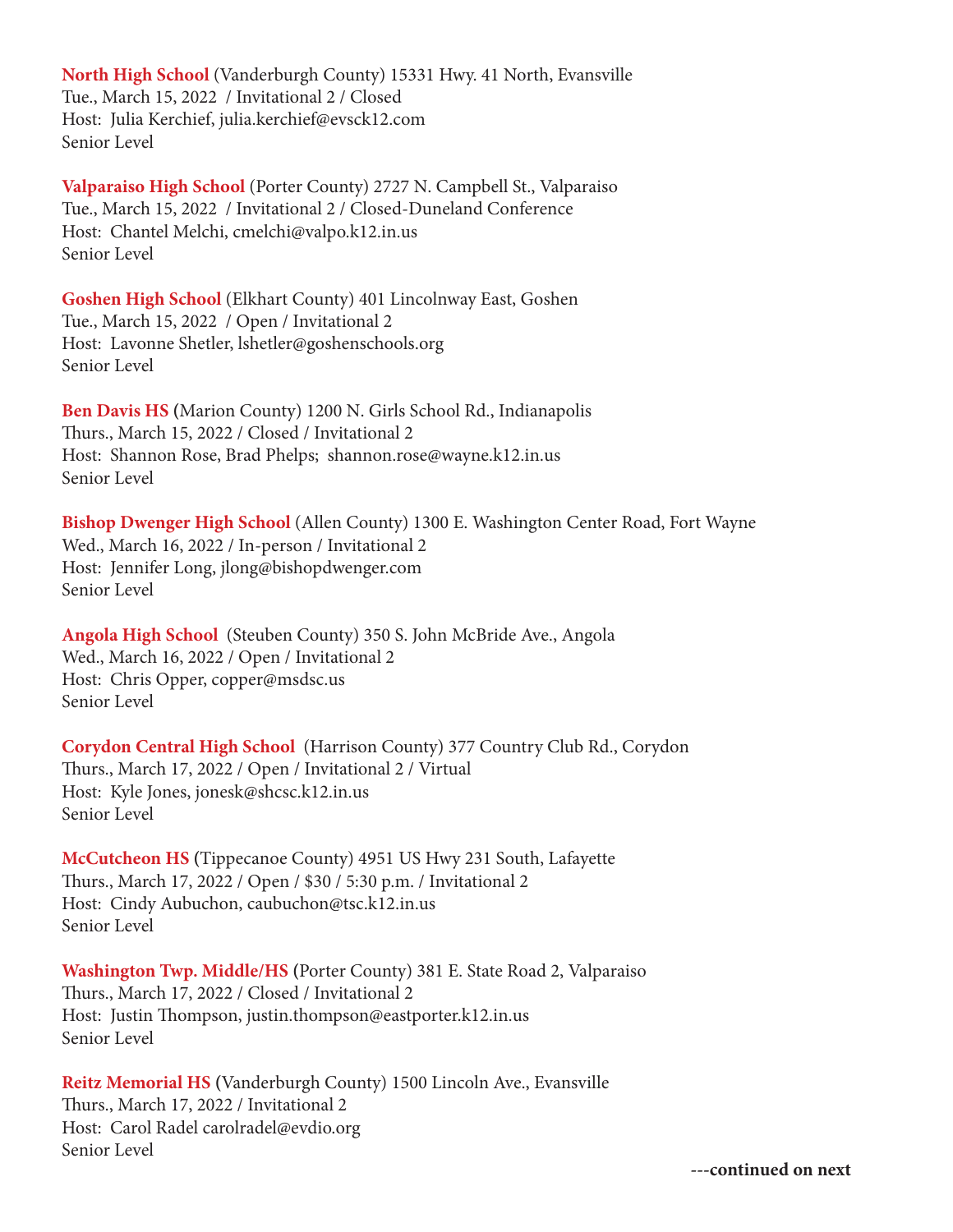**Purdue University Northwest (**LaPorte County) 1401 S US Hwy 421, Westville Wed., March 23, 2022 / Closed / Invitational 2 Host: Rachel Meyers, raweaver@pnw.edu Senior Level

**JUNIOR INVITATIONALS LISTED ON NEXT PAGE**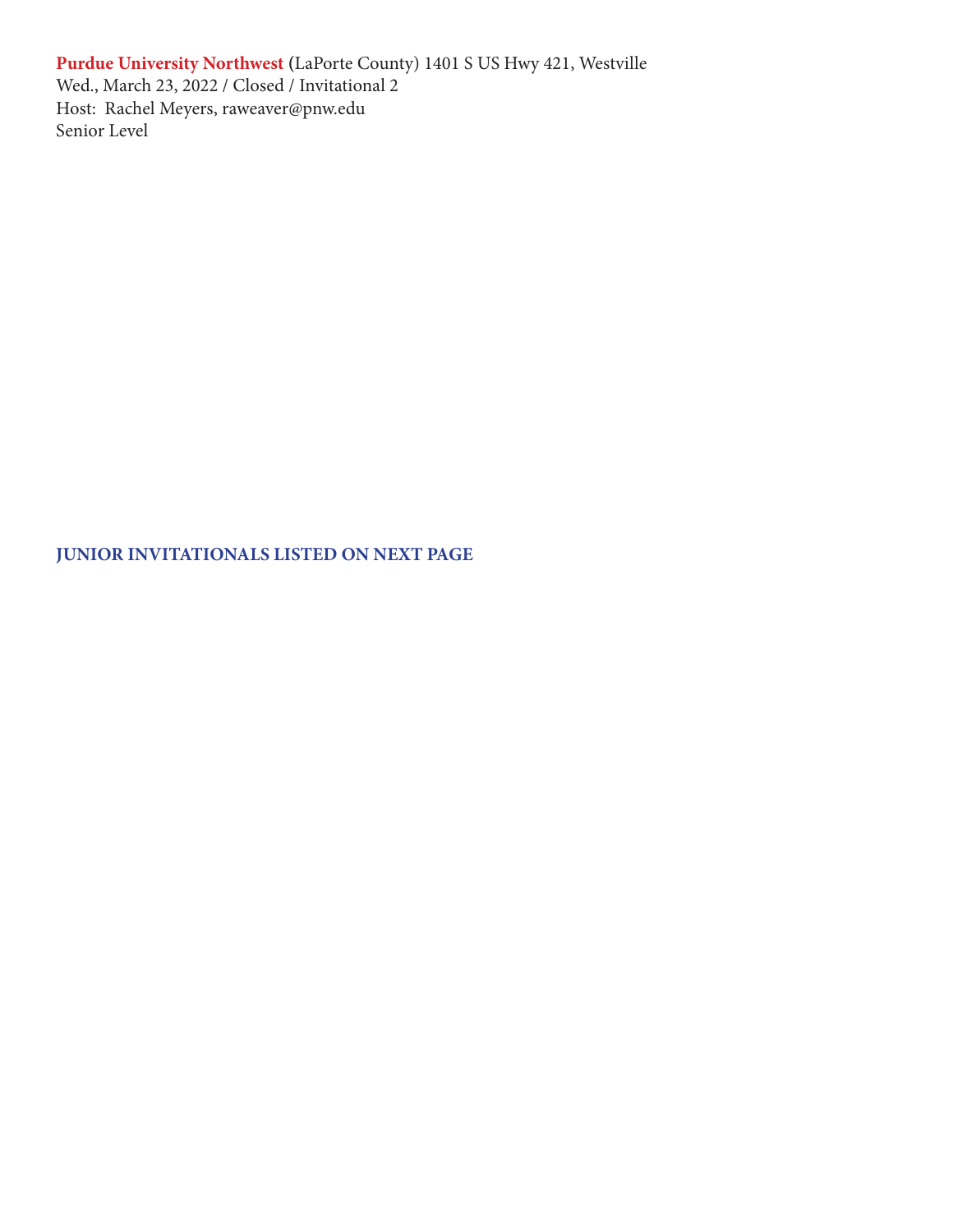**Manchester Jr/Sr High School** (Wabash County) 1 Squire Drive, Manchester Tues., March 15, 2022 / Closed Host: Jon Lippe, jon\_lippe@mcs.k12.in .us Junior Level

**Schmucker Middle School** (St. Joseph County) 56045 Bittersweet Rd., Mishawaka Wed., March 23, 2022 / Closed Host: Andrea Hoover, ahoover@phm.k12.in.us Junior Level

**Central Catholic Jr/Sr High School** (Tippecanoe County) 2410 South 9th St., Lafayette Tues., March 29, 2022 Host: Joe Gerrety, gerrety@lcss.org Junior Level

**Northridge Middle School** (Elkhart County) 56691Northridge Drive, Middlebury Tues., March 29, 2022 / Open Host: Benj Shirk, shirkb@mcsin-k12.org Junior Level

#### **Bremen Elem/Middle School** (Marshall County) 700 West South St., Bremen Tues., March 29, 2022 Host: Reggie Flesvig, rflesvig@bps.k12.in.us Junior Level

**North Posey Jr. High School** (Posey County) 5900 High School Road, Poseyville Wed., March 30, 2022 / Open Host: Laura Hall, lhall@northposey.k12.in.us Junior Level

**Plaza Park Middle School** (Vanderburgh County) 7301 Lincoln Ave., Evansville Wed., March 30, 2022 & Thurs., March 7 / Closed Host: Jill Trautvetter, jill.trautvetter@evsck12.com Junior Level

#### **Plainfield Community Middle School** (Hendricks County) 709 Stafford Rd., Plainfield Tues., April 5, 2022 / Open Host: Brad DeHoff, bdehoff@plainfield.k12.in.us Junior Level

#### **Western Middle School** (Howard County) 2600 W 250 S, Russiaville Wed., April 6, 2022 / Open Host: Kay Lazar, klazar@western.k12.in.us Junior Level

**Delta Middle School** (Delaware County) 9800 N CR 200 E, Muncie Wed., April 6, 2022 / Open Host: Nannette Triplett, ntriplett@delcomschools.org Junior Level **---continued on next page---**